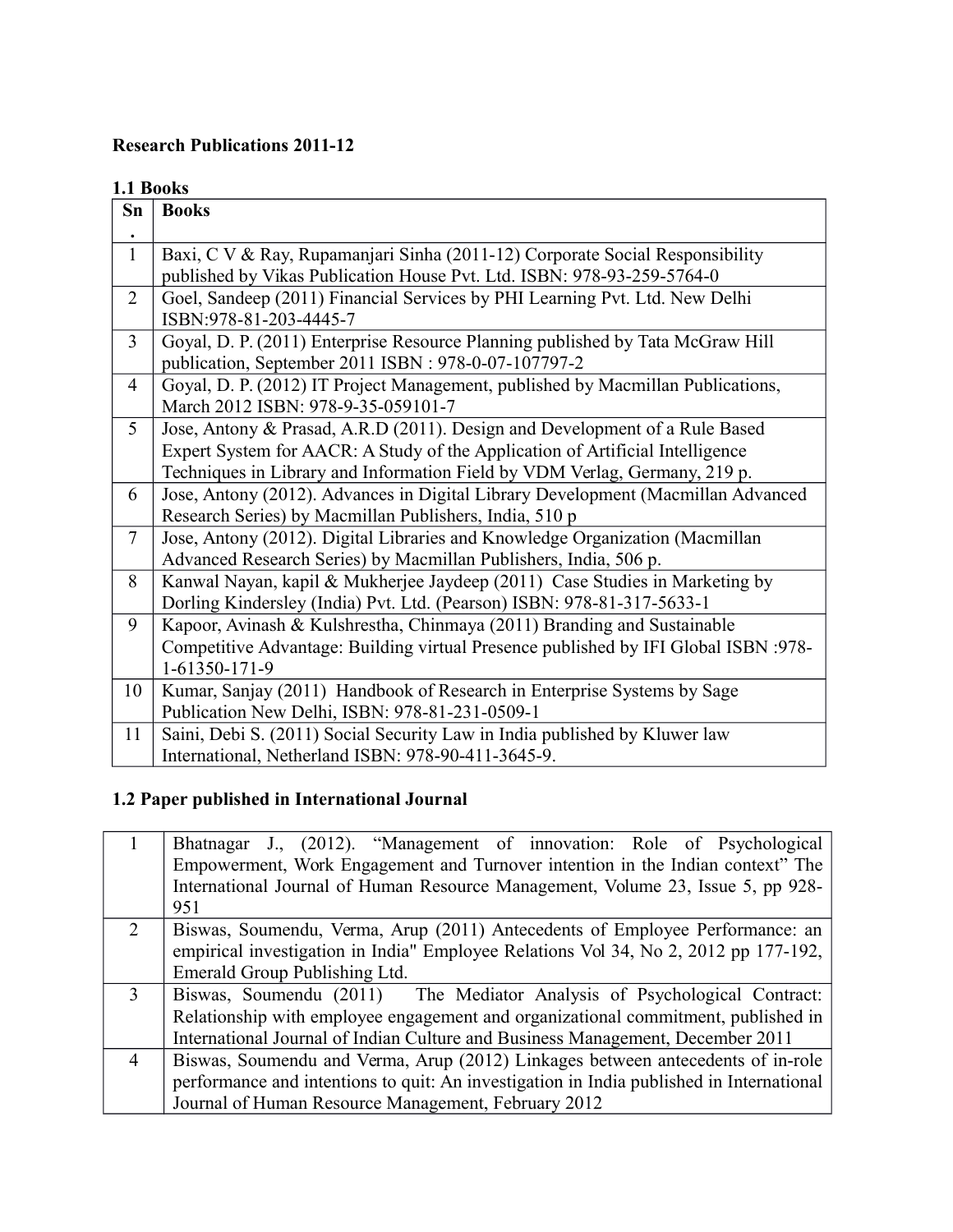| $\overline{5}$ | Ghosh, Sajal "Examining tourism-led growth hypothesis for India" International                                                                                        |
|----------------|-----------------------------------------------------------------------------------------------------------------------------------------------------------------------|
|                | Journal of Indian and Business Management, Vol 4, No. 3, 2011, Inderscience                                                                                           |
|                | Enterprises ltd.                                                                                                                                                      |
| 6              | Goel, Sandeep (2011) Capital Structure Analysis in Indian Heavy Industry: The                                                                                         |
|                | pecking order dimension, published in International Journal of Accounting and                                                                                         |
|                | Financial Management Research (IJAFMR) Vol. 1, Issue 2 Dec. 2011 pp 1-17                                                                                              |
| $\overline{7}$ | Goyal, D. P., Sharma Neeraj and Singh Kawaljeet (2011) An Empirical Investigation                                                                                     |
|                | of Critical Success Factors for KM Implementation in Software Organisations through                                                                                   |
|                | Factor Analysis, published in Int. Journal on Recent Trends in Engineering and<br>Technology, Vol. 6, No. 1, Nov 2011                                                 |
| 8              | Goyal, D. P., Sharma Neeraj and Singh Kawaljeet (2011) What Makes or Mars a                                                                                           |
|                | Knowledge Based Software Process improvement Initiative? Prescriptions from the                                                                                       |
|                | field published in International Journal of Engineering Sciences, ISSN: 2229-6913                                                                                     |
|                | July 2011 Vol. 1 pp 283-302                                                                                                                                           |
| 9              | Gupta, Rajen K. and Panda, A. (2012) 'Deconstructing context-sensitive nature of                                                                                      |
|                | Indians' behavior: a preliminary attempt to develop a taxonomy for three work                                                                                         |
|                | contexts', IJICBM, 5(6), 2012, pp 696-733.                                                                                                                            |
| 10             | Gupta, Rajen K., Panda A. and Kalra, S.K. (2012) 'Uncovering the influencing factors                                                                                  |
|                | that shape a bank's branch culture using ethnographic case study method', Intl J of                                                                                   |
|                | Indian Culture and Business Management, 5(3), 2012, pp 321-365.                                                                                                       |
| 11             | Gupta, Rajen K., Awasthy R. and Kalra S. K. (2012) 'The organizational socialization                                                                                  |
|                | of young software engineers: the case study of an US subsidiary in India',                                                                                            |
|                | International J of Indian Culture and Business Management', 5(4), 2012, pp 415-437.                                                                                   |
| 12             | Gupta. Rajen K. and Awasthy Richa(2011) 'Is learning orientation in manufacturing                                                                                     |
| 13             | and service firms different in India?', Learning Organization, The, 18(5), pp406-422.<br>Jain, A.K. (2012) Impression management as the moderator of the relationship |
|                | between emotional intelligence and organizational citizenship behavior. Journal of                                                                                    |
|                | Behavioral and Applied Management, 13(2)86-107                                                                                                                        |
| 14             | Jain, A.K., Giga, S.I., Cooper, C.L. (2011) Social Power as a Means of Increasing                                                                                     |
|                | Personal and Organizational Effectiveness: The Mediating Role of Organizational                                                                                       |
|                | Citizenship Behavior, Journal of Management and Organization, 17(3), 413-432                                                                                          |
| 15             | Niranjan TT, Wagner M. Stephan and Aggarwal Vijay (2011) Measuring information                                                                                        |
|                | distortion in real-world supply chains in International Journal of Production Research,                                                                               |
|                |                                                                                                                                                                       |
|                | Vol 49, No 11 (June 2011), pp 3343-3362                                                                                                                               |
| 16             | Padhi S S and Aggarwal Vijay, (2011) Competitive Revenue Management for Fixing                                                                                        |
|                | Quota and Price of Hotel Commodities under Uncertainty in International Journal of                                                                                    |
|                | Hospitality Management, Vol 30, No. 3 (September 2011), pp 725-734                                                                                                    |
| 17             | Pillai, A. & Mukherjee, J. (2011). User acceptance of hedonic versus utilitarian social                                                                               |
|                | networking websites. Journal of Business Research, Vol. 3(3), pp. 181-192 (ISSN:                                                                                      |
|                | 1755-4195)                                                                                                                                                            |
| 18             | Pillania, Rajesh K. (2012) Innovation Research in India: A multidisciplinary literature                                                                               |
|                | review in Technological Forecasting & Social change(Elsevier) 79 (2012)716-720 b                                                                                      |
| 19             | Pillania, Rajesh K. (2012) Mergers & Acquisitions Strategy in India: Study of Top 100                                                                                 |
|                | Firms, Journals of Advanced Research in Management By Winter 2011 Vol. II, Issue 2                                                                                    |
| 20             | (4)<br>Pillania, R.K. (2011). The state of Research on Technological Uncertainties, Social                                                                            |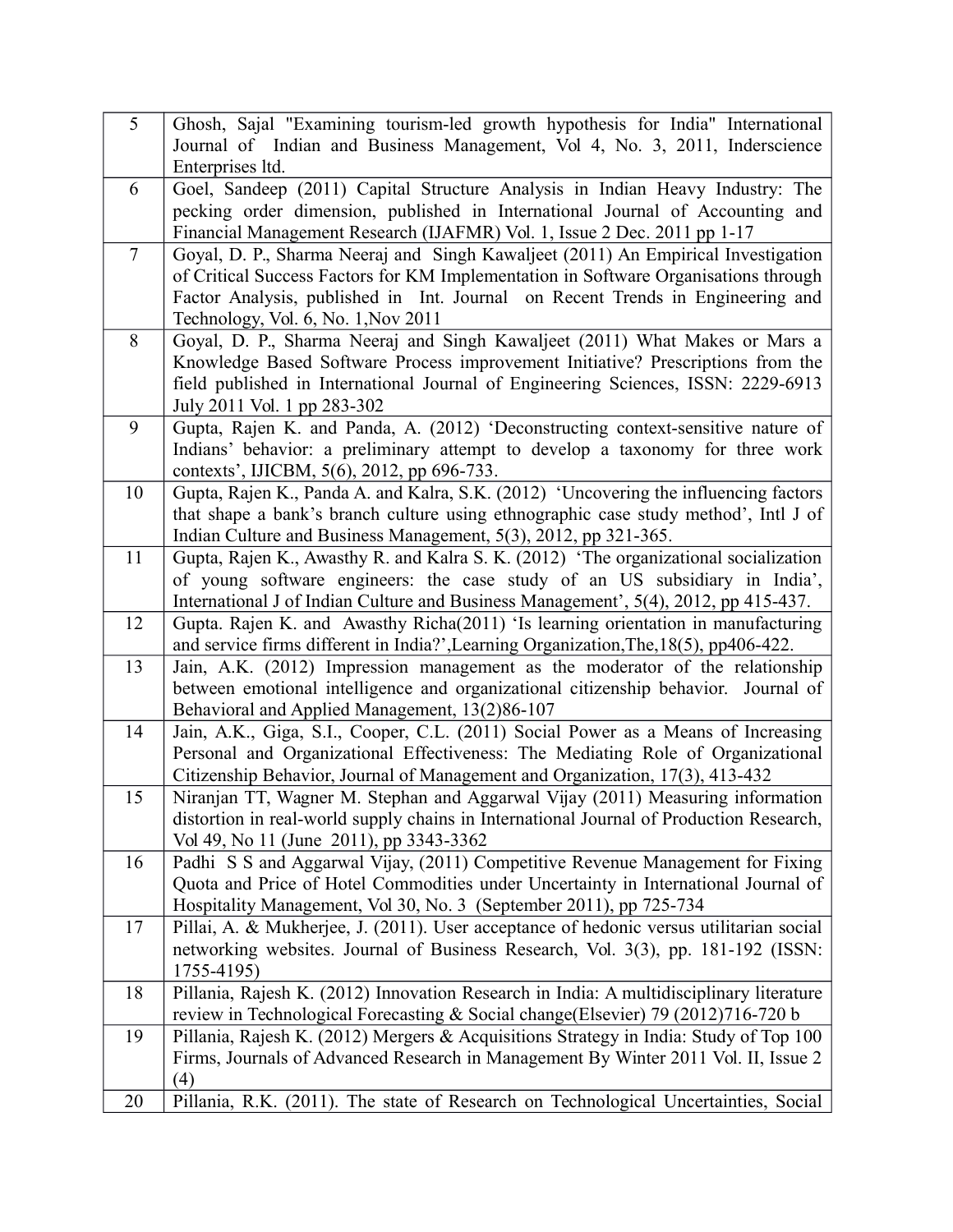|    | Uncertainties and Emerging Markets: A multidisciplinary literature<br>review.<br>Technological forecastings and social change, Vol. 78, pp. 1158-1163.                                                                                                                                   |
|----|------------------------------------------------------------------------------------------------------------------------------------------------------------------------------------------------------------------------------------------------------------------------------------------|
| 21 | Pohit, Sanjib, Biswas Pradip Kumar and Ashra, Sunil (2011) Incentive structure of<br>India's biofuel programs: status, shortcomings and implications, published in Biofuels<br>Journal, Vol 2 issue 3                                                                                    |
| 22 | Perceived fairness of lay-off<br>Sumita (2011).<br>Rai.<br>and<br>its<br>Impact<br>on<br>lay-off Survivors. Paper published in the journal of Academy of Taiwan Business<br>Management Review, Vol.7, No. 2, August 2011                                                                 |
| 23 | Sharma, Radha R. (2011) Intertwining 360 Degree Feedback& Multi-method to<br>Enhance Emotional Intelligence of Managers in India. Academy of Taiwan Business<br>Management Review, Vol. 7, 2, 1-14.                                                                                      |
| 24 | Sharma, Radha R. & Saggar, S. (2011). Research and practice of business ethics:<br>Indian case of Shreyans Paper Mills Ltd. Organization and Management, Vol. 1 (13),<br>pp. 37-58 (ISSN: 1899-6116)                                                                                     |
| 25 | Sharma, R.R. (2012). Measuring social and emotional intelligence competencies in the<br>Indian context. Cross cultural management: a international Journal, Vol. 19(1) (ISSN:<br>1352-7606)                                                                                              |
| 26 | Singh, P., Bhandarker A., Rai Sumita, Jain Ajay (2011) Relationship between Values<br>and Workplace: An Exploratory Analysis. Vol.11/12 Facilities ISSN: 0263-2772.<br><b>Emerald Publication.</b>                                                                                       |
| 27 | Singh, N.P. (2012) Operational Strategies of Ethnic mobile virtual network operators<br>published in International Journal of Interdisciplinary Telecommunications and<br>Networking 4(1), 1-30, January- March 2012.                                                                    |
| 28 | Singh, Rajvinder, Sandhu, Harminder Singh, Metri Bhimaraya A. and Kaur, Rajinder<br>(2011) Organizational performance, Competitive Advantage and Retail challenges<br>published in International Journal of Strategic Organization and Behavioral Science,<br>Vol-1 no. 2, 2011 pp 22-36 |
| 29 | Verma, Neena, Pathak Anil Anand (2011) professional practice using appreciative<br>intelligence for ice-breaking" a new design, journal workplace learning vol. 23 no. 4,<br>2011 pp 276-285, emerald group publishing ltd.,                                                             |

# **1.3 Paper published in National Journal**

| Sn             | Paper published in National Journal                                                 |
|----------------|-------------------------------------------------------------------------------------|
|                |                                                                                     |
| 1              | Atmanand (2012) Open Access System Crucial for Power Reforms published in PTC       |
|                | Chronicle- Journal from PTC India Ltd. in January 2012 pp 17-19                     |
| $\overline{2}$ | Ashra Sunil (2011) Pollution externalities and Government Policy the case of Bio    |
|                | Diesel in India, published in Journal of Infrastructure Development, 2, 1 pp 15-49  |
| 3              | Biswas, Soumendu (2011) Commitment, Involvement, And Satisfaction As Predictors     |
|                | Of Employee Performance, Published In South Asian Journal Of Management, April      |
|                | 2011                                                                                |
| $\overline{4}$ | Biswas, Soumendu (2011) Psychological climate as an antecedent of job satisfaction  |
|                | and job involvement, published in Indian Journal of Industrial Relations, July 2011 |
| 5              | Dasgupta, Meeta, Gupta R.K., Sahay. A, (2011) Linking Technological Innovation,     |
|                | Technology Strategy and Organizational Factors: A Review, Global Business           |
|                | Review, 12(2) 257-277, SAGE Publications                                            |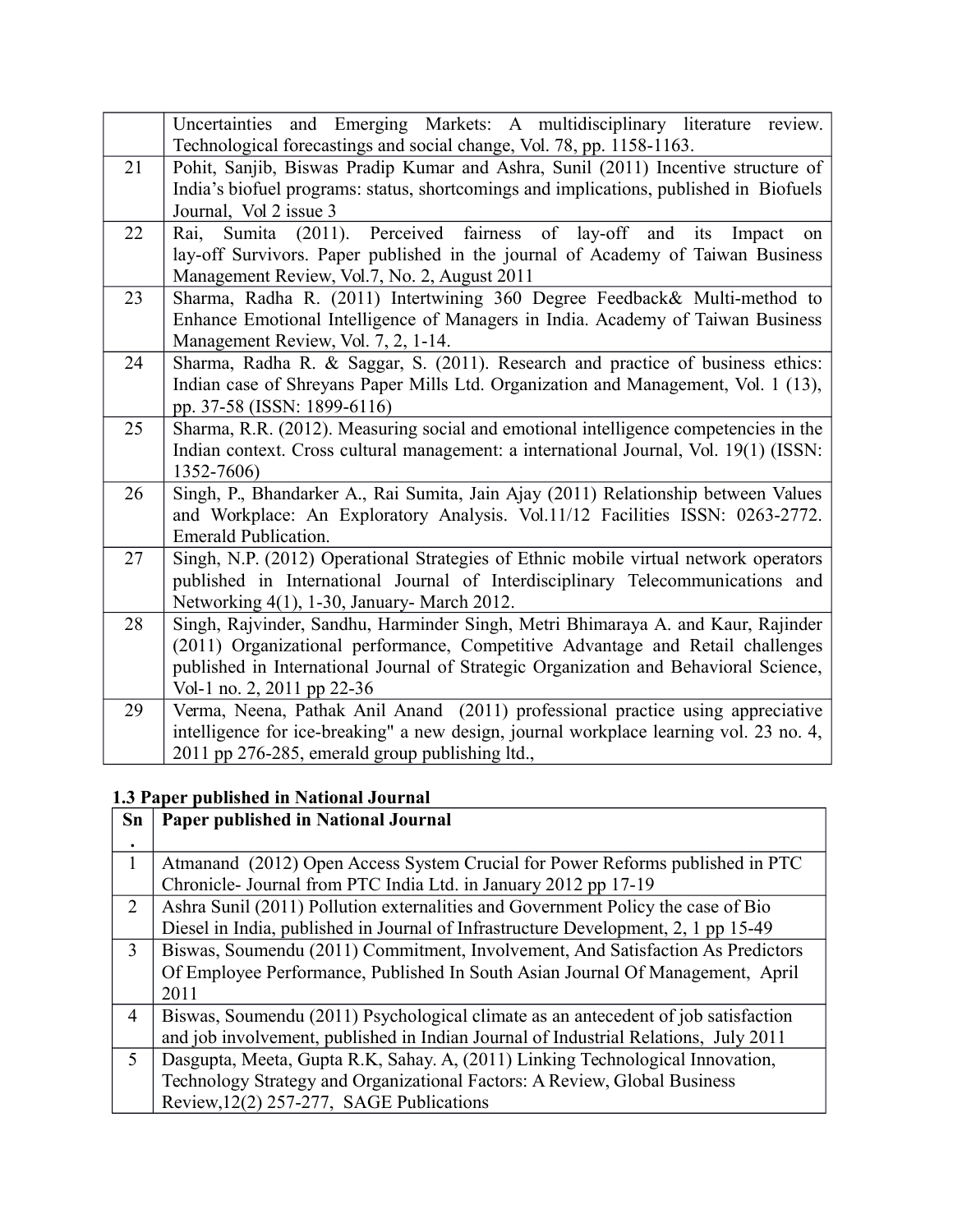| 6              | Goel, Sandeep (2012) Efficient Cash Management: The pulse of today's Business, The                                                                                     |
|----------------|------------------------------------------------------------------------------------------------------------------------------------------------------------------------|
|                | Management Accountant, March 2012 Vol. 47 No.3 pp 33-34 & 347-348                                                                                                      |
| $\overline{7}$ | Goel, Sandeep (2012) Demystifying Earnings Management Through Accruals                                                                                                 |
|                | Management: An Indian Corporate Study, Vikalpa Vol.37, No. 1, Jan.-March 2012                                                                                          |
| 8              | Goyal, D. P. and Sharma, Neeraj (2011) Development of a model to evaluate                                                                                              |
|                | Information Systems in Banking Sector in India published in CGC-Management                                                                                             |
|                | Review, ISSN: 2249-5401 Vol. 1 - Issue 2, July - Dec. 2011                                                                                                             |
| 9              | Goyal, D. P. and Garg, Adarsh (2011) ISs Project Management Practices in IT SMEs in                                                                                    |
|                | India published in AAYAM-AKGIM Journal of Management, Vol. 1, No. 1, June 2011                                                                                         |
| 10             | Goyal, D. P., Hakhu Rahul and Kiran, Ravi (2012) Role of Knowledge sharing culture<br>and knowledge management on the corporate performance: A theoretical discussion, |
|                | published in IIMS Journal of Management Science, IIM Shillong, January 2012                                                                                            |
| 11             | Goyal, Sandeep, Kapoor, Amit and Jaiswal M. P. (2012) Understanding Business                                                                                           |
|                | Model-Literature Review of concept, Trends and role in the context of base of the                                                                                      |
|                | Pyramis (BOP) published in Journal of Competitiveness & Strategy, January 2012                                                                                         |
| 12             | Jain, A.K. (2012) The Impact of Organizational Size and Alliance Formations on                                                                                         |
|                | Perceived Organizational Performance. Indian Journal of Industrial Relation, 47(3),                                                                                    |
|                | 559-574                                                                                                                                                                |
| 13             | Jain, A.K. (2011) Does Organizational Structure Predict Citizenship Behaviors? Indian                                                                                  |
|                | Journal of the Indian Academy of Applied Psychology, 37(2), 341-353                                                                                                    |
| 14             | Jain, A.K. (2011) Self Leadership: A source of sustained motivation, Aspire, India                                                                                     |
|                | Today, December 2011                                                                                                                                                   |
| 15             | Kaushik, Anjali (2011) ICT Possibilities in Management of Public Resources: Cases                                                                                      |
|                | from India published in Vision - The Journal of Business Perspective, Vol. 15(4) Dec.                                                                                  |
|                | 2011, pp 361-367                                                                                                                                                       |
| 16             | Mishra, Pavitra and Bhatnagar, Jyotsna (2012) Appreciative Inquiry : Models and<br>Applications, Indian Journal of Industrial Relations, Vol. 47 (3) January 2012      |
| 17             | Mukherjee, J. & Sundararajan, M. (2012). HCL: Facing the challenge of the laptop                                                                                       |
|                | market. Vikalpa, Vol. 37(1), pp. 29-37 (ISSN: 0296-0909)                                                                                                               |
| 18             | Nayak, Sunanda and Bhatnagar, Jyotsna (2011) Talent Management in Health Care                                                                                          |
|                | Sector Industry: The case of Pulse Care hospital, Management of Change, Vol 1&2                                                                                        |
|                | Issue 15 2011 (January - June 2011, July-December 2011).                                                                                                               |
| 19             | Prasad, Rohit (2011) 2008 Telecom Licensing Policy Conceptual Issues" Published in                                                                                     |
|                | Economic & Political Weekly EPW Dec 31, 2011, Vol XLVI No 53, Pp 23-26                                                                                                 |
| 20             | Prasad, Rohit and Ray, Rupamanjari Sinha (2012) Critique of the common service                                                                                         |
|                | centre scheme published in Economic and Political Weekly in Feb. 11, 2012                                                                                              |
| 21             | Saini Debi S. (2011) "Westing Tours and Travels Inc.: The Clash of Two Cultures,"                                                                                      |
| 22             | Management & Change, December, 2011<br>Saini, Debi S. (2012) The Crisis of Indian Labour Law, paper published in Economic &                                            |
|                | Political Weekly in February 25, 2012 Vol. XLVII No. 8                                                                                                                 |
| 23             | Sharma, Radha R. (2011) An Empirical Investigation into the Role of EQ/ Emotional                                                                                      |
|                | Intelligence Competencies in Mental Well-being in Vision, Sage Publications Vol. 15,                                                                                   |
|                | no.2, June 2011.                                                                                                                                                       |
| 24             | Singh, Rajvinder, Sandhu, Harminder Singh, Metri Bhimaraya A. and Kaur, Rajinder                                                                                       |
|                | (2011) Organizational performance and retail challenges: A Structural Equation                                                                                         |
|                | approach published in i-Business, June 2011, 3,pp 158-167                                                                                                              |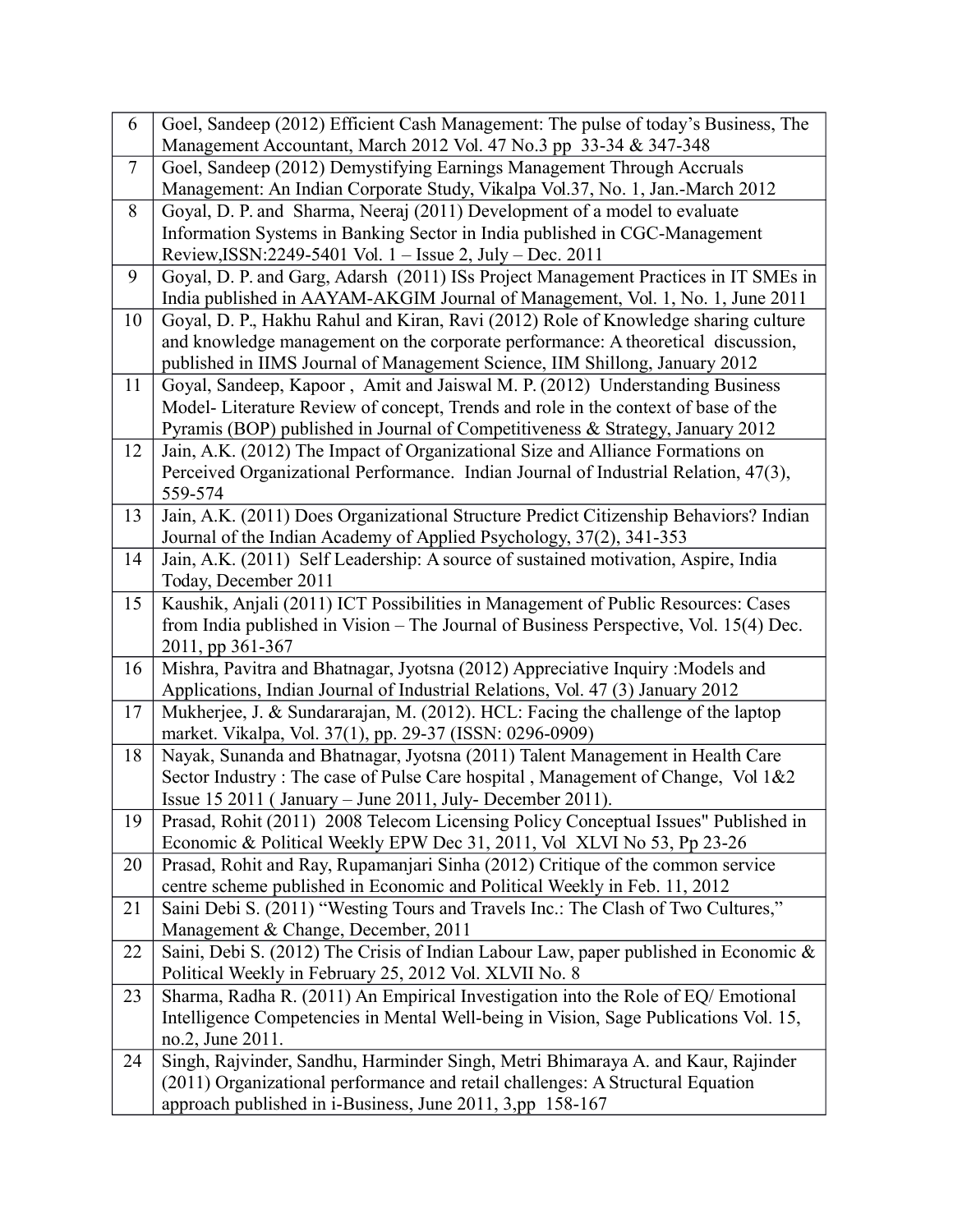#### **1.4 Book Chapters:**

| Sn             | oon campeers<br><b>Book Chapters</b>                                                                                                                                                                                                                                                                                                                                                 |
|----------------|--------------------------------------------------------------------------------------------------------------------------------------------------------------------------------------------------------------------------------------------------------------------------------------------------------------------------------------------------------------------------------------|
| $\bullet$      |                                                                                                                                                                                                                                                                                                                                                                                      |
| $\mathbf{1}$   | Bhatnagar, J and Sharma Rakesh (2012) Case 14.1: Performance Evaluations at Indian<br>OQT-Pharmaceuticals(India) Comparative IHRM: Operating in Other Regions and<br>Countries in Briscoe, Dennis, Schuler, Randall and Tarique, Ibraiz (Eds.)<br>International Human Resource Management, Policies and Practices for Multinational<br>Enterprises, 4th Edition, New York: Routledge |
| $\overline{2}$ | Budhwar, P., Bhatnagar J. and Saini, D. (2012), "Organizational Change<br>and Development in India," In C. L. H. Rathbone (Ed) 'Ready for Change', Palgrave<br>Macmillan, Basignstoke.                                                                                                                                                                                               |
| $\overline{3}$ | Kapil, Kanwal N. (2011) Lucozade Re-Energizing the Brand, Case studies in<br>marketing: Pearson Education (South Asia), (ISBN: 978-81-317-5633-1                                                                                                                                                                                                                                     |
| $\overline{4}$ | Kapil, Kanwal N. (2011) Maggi - From Vice is Nice to Where?, Case studies in<br>marketing: Pearson Education (South Asia), (ISBN: 978-81-317-5633-1                                                                                                                                                                                                                                  |
| 5              | Kapil, Kanwal N. (2011) Incredible India-Building A Country as a Tourism Brand,<br>Case studies in marketing: Pearson Education (South Asia), (ISBN: 978-81-317-5633-1                                                                                                                                                                                                               |
| 6              | Kaushik, Anjali (2011) e-Governance and RTI in India, in E-Governance Policies &<br>Practices, by Excel Publication India ISBN 978-93-81361-42-9                                                                                                                                                                                                                                     |
| $\tau$         | Mukherjee, J. (2011). Axiom: Organizational buying situation. Case studies in<br>marketing: Pearson Education (South Asia), pp. 101-102 (ISBN: 978-81-317-5633-1                                                                                                                                                                                                                     |
| 8              | Mukherjee, J. (2011). Industrial buying process: Case study of ULMC. Case studies in<br>marketing: Pearson Education (South Asia), pp. 64-70 (ISBN: 978-81-317-5633-1                                                                                                                                                                                                                |
| 9              | Mukherjee, J. (2011). Opportunities and challenges in by-product marketing. Case<br>studies in marketing: Pearson Education (South Asia), pp. 84-86 (ISBN: 978-81-317-<br>5633-1                                                                                                                                                                                                     |
| 10             | Narain, Vishal (2011) Neglected Frontiers Peri-urban Water use and Human Health in<br>the National Capital Region, India published in, Interlacing Water and Human Health,<br>Water in South Asia Volume 3, by sage publication                                                                                                                                                      |
| 11             | Pillania, Rajesh K. and Banerjee Subhojit (2012) Entertainment and economic<br>contributions of the Indian hindi movie Industry in Handbook on the Economics of<br>leisure published by Edward Elgar Publishing                                                                                                                                                                      |
| 12             | Prakash Anjal, Singh Sreoshi and Narain Vishal (2011) Changing Waterscapes in the<br>Periphery understanding Peri-urban Water Security in Urbanizing India" India<br>Infrastructure Report 2011 pp 162-173                                                                                                                                                                           |
| 13             | Sethi, Anjanee & Rathore Shyamli (2012) "Mitigation of Communication Challenges<br>in the Indian Software Industry". In, Arun Patil, Henk Eijkman, Ena Bhattacharyya<br>(Eds.), New Media Communication Skills for<br>Engineers and IT Professionals: Trans-National and Trans-Cultural demands. IGI<br>Global Publication.                                                          |
| 14             | Sharma, Radha R. & Abraham, P. (2011). Industrial credit and investment corporation<br>of India (ICICI) Bank: The emergent bank of the emerging economics In "Banking<br>with integrity: The winners of the financial crisis?" Edited by Spitzeck, H. Pirson, M.<br>and Dierksmeier, C. Palgrave Macmillan: New York (ISBN: 978-0-230-24633-1), pp.                                  |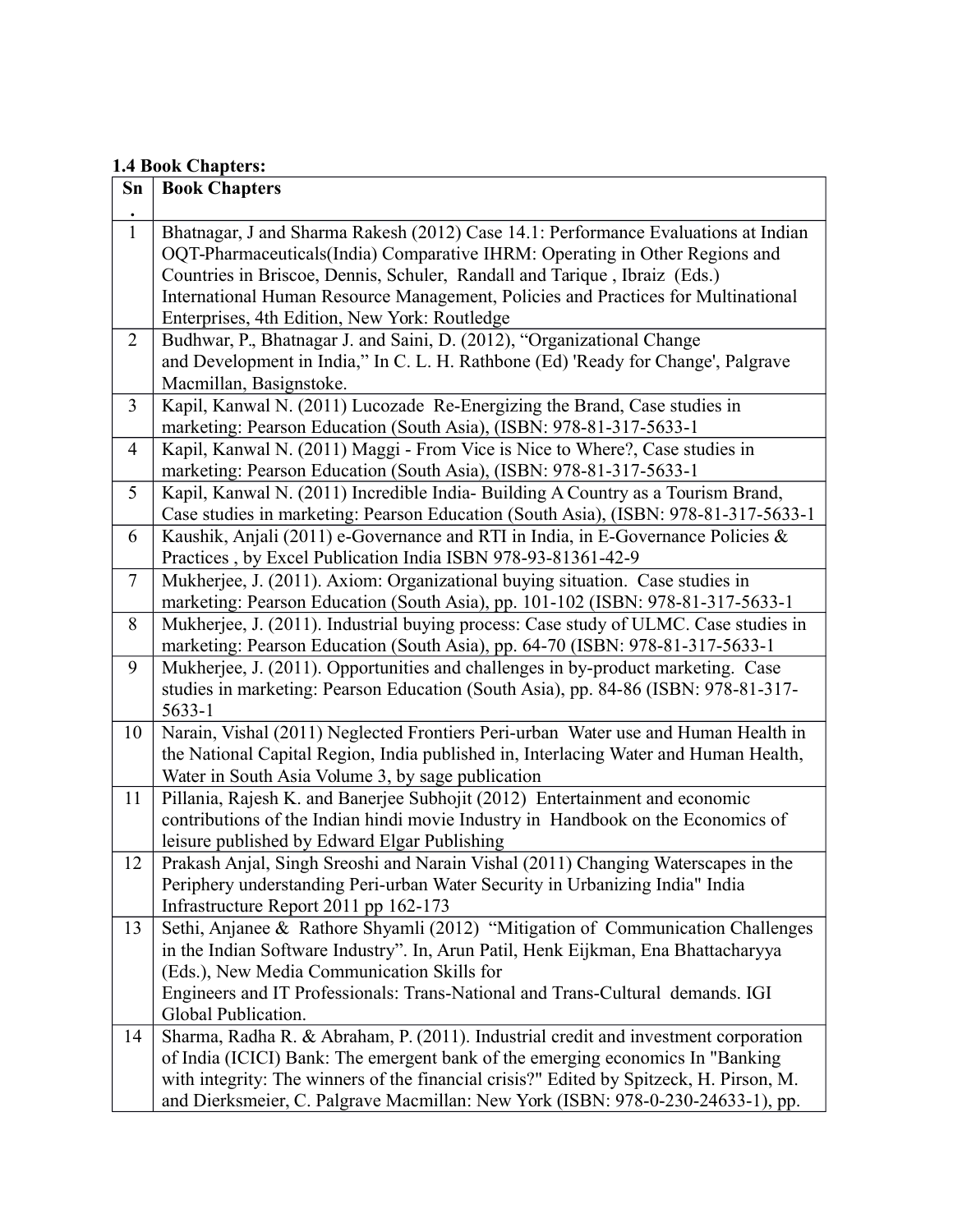|    | $115 - 128$ .                                                                  |
|----|--------------------------------------------------------------------------------|
| 15 | Sharma, R.R. & Mukherji, S. (2011). Can business and humanism go together? The |
|    | case of the Tata group with a focus on Nano plant In "Humanistic management in |
|    | practice" Edited by Kimakowitz, E Von, Pirson, M., Spitzeck, H. Dierksmeier &  |
|    | Amann, W. Palgrave Macmillan (ISBN: 978-0-230-24632-4), pp. 247-265.           |

#### **1.5 Book Review:**

| <b>Sn</b>      | <b>Book Review</b>                                                                                                                                                                                                                                                                                                                               |
|----------------|--------------------------------------------------------------------------------------------------------------------------------------------------------------------------------------------------------------------------------------------------------------------------------------------------------------------------------------------------|
| ٠              |                                                                                                                                                                                                                                                                                                                                                  |
| $\mathbf{1}$   | Ray, Rupamanjari Sinha (2012) Social conflict, Economic Development and Extractive Industry<br>published in Routledge.                                                                                                                                                                                                                           |
| $\overline{2}$ | Saini, Debi S. (2012) review of a book, Readings and Cases in International Human Resource<br>Management and Organizational Behaviour, 5th edition, by Gunter K. Stahl, Mark E. Mendenhall, and<br>Gary R. Oddou (Eds.), Oxon, Routledge, (UK), 2012, has been published in <i>Vision—The Journal of</i><br>Business Perspective, Vol.15, No. 3. |
| 3              | Saini, Debi S. (2012) The Crisis of Indian Labour Law--review of a book, <i>Human Rights and Law</i> :,<br>Bonded Labour in India by Ramesh Tiwari (New Delhi: Cambridge University Press, 2011) was<br>published in <i>Economic &amp; Political Weekly</i> , Vol. XLVII, No. 8.                                                                 |
| 4              | Saini, Debi S. (2012) review of a book, Research Handbook of Comparative Employment Relations by<br>Michael Bary and Adrian Wilkinson (Eds) (Cheltenham: Edward Elgar, 2011) has been published in<br>Indian Journal of Industrial Relations, Vol. 47, No. 1.                                                                                    |
| 5              | Saini, Debi S. (2011) review of a book, Global Human Resource Management Casebook, by James C.<br>Hayton, Michal Biron, Liza Castro Christiansen, and Bard Kuvaas (eds.) (London: Routledge, 2011) has<br>been published in Vision-The Journal of Business Perspective, Vol.15, No. 4.                                                           |
| 6              | Saini, Debi S. (2011) review of a book, Human Resource Management in Small<br><i>Business—Achieving Peak Performance.</i> by Cary L. Cooper & Ronald J. Burke (Eds.)<br>(Edward Elgar: Cheltenham, 2011), has been published in <i>Vision—The Journal of</i><br><i>Business Perspective, Vol.15, No. 3</i>                                       |
| $\tau$         | Sharma Radha R. (2011) Bridging East West: Psychology & Counseling, book review<br>in Vision, Vol. 15, No. 3                                                                                                                                                                                                                                     |

## **1.6 Paper Presented in International Conference**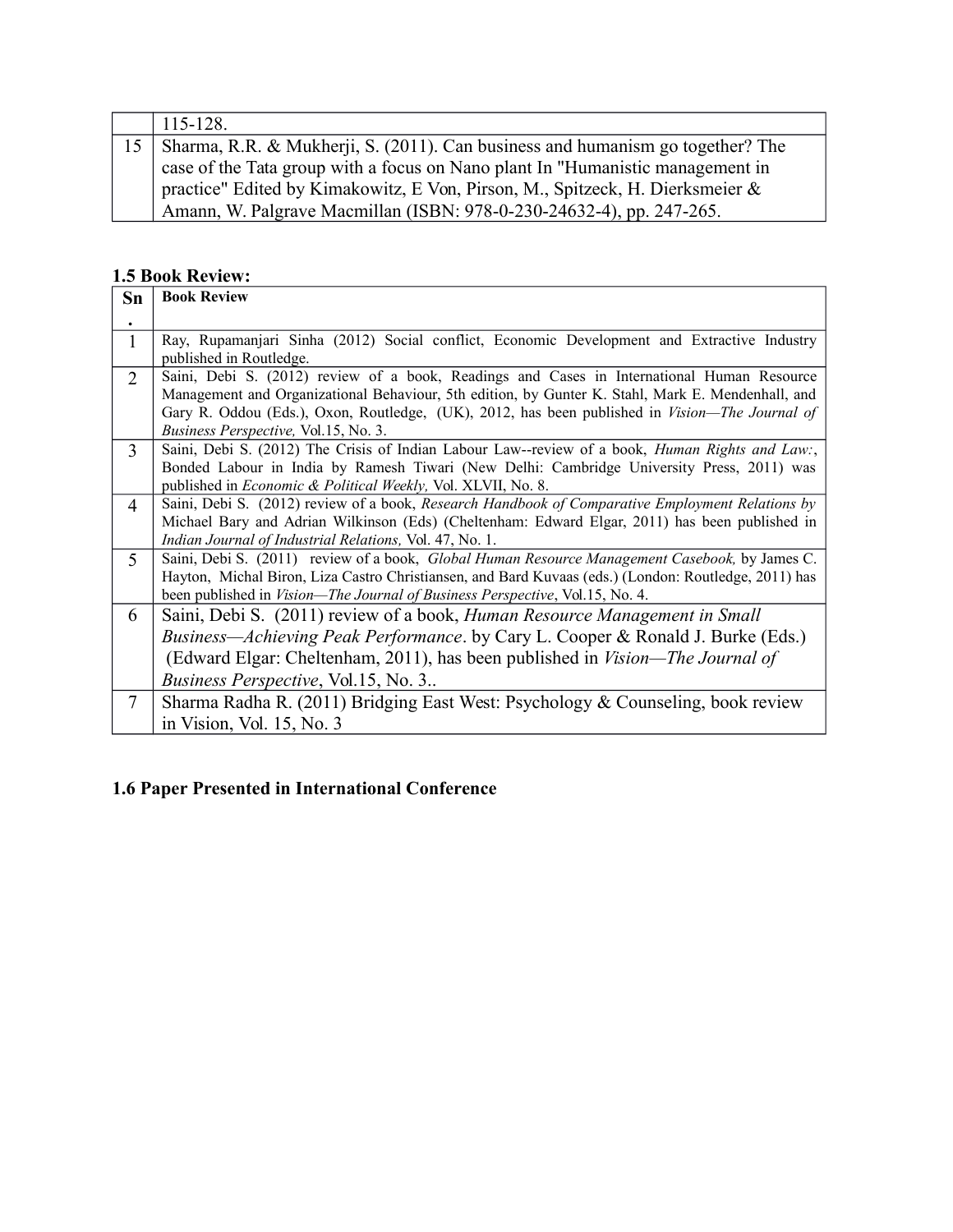| Sn             | <b>Paper Presented in International Conference</b>                                                                                                         |
|----------------|------------------------------------------------------------------------------------------------------------------------------------------------------------|
| $\mathbf{1}$   | Aggarwal Vijay, Padhi, S S, and Bhatnagar Virendra (2011) Performance                                                                                      |
|                | Improvement in Parallel Manufacturing Systems through Scenario Analysis and                                                                                |
|                | Optimal Design of Parameters, Presented at the 2011 POMS (Production and                                                                                   |
|                | Operations Management Society) 22 <sup>nd</sup> Annual Conference in Reno, Nevada (USA),<br>April 29 - May 2, 2011                                         |
| $\overline{2}$ | Biswas, Soumendu (2011) Antecedents of organizational citizenship $\Box$ ehavior                                                                           |
|                | (OCB): Test of a moderated latent variable model in the Indian context paper                                                                               |
|                | presented at Society of Industrial and Organizational Psychology conference,                                                                               |
|                | Chicago, USA on April 14-16, 2011                                                                                                                          |
| $\overline{3}$ | Goparaj, H & Sharma, Radha R. (2011) Bridging West and East on People                                                                                      |
|                | Competencies: Evolving Triple S Model from the Ancient Literature and Applying it                                                                          |
|                | in Social Sector at International Conference on Faith & Spirituality at Work during<br>Nov. 7-9, 2011 at Arkansas, USA.                                    |
| $\overline{4}$ | Goparaj, H., Sharma, Radha R. (2012) SOS Village: The Enigma of                                                                                            |
|                | Professionalization of Social Responsibility, at Ninth AIMS International Conference                                                                       |
|                | on Management, held at Pune (India) on Jan. 1-4, 2012.                                                                                                     |
| 5              | Goyal D. P., sharma Neeraj and Singh Kanwaljeet (2012) Is Technology Universal                                                                             |
|                | Panacea for Knowledge and Experience Management? Answers from Indian IT                                                                                    |
|                | Sector; paper presented at 6 <sup>th</sup> ICISTM-2012, held at Grenoble Ecole de Management,                                                              |
|                | Grenoble, France on March 26-28, 2012                                                                                                                      |
| 6              | Goyal D. P. and Garg Adarsh (2011) Environmental Sustainability in IT Industry,                                                                            |
|                | paper presented at International Conference on "Organizations in the New Millennium                                                                        |
|                | Challenges & Opportunities" (ICON 2011), was held at Ghaziabad on $14th - 15th$<br>October 2011                                                            |
| $\tau$         | Jain A. K., Malhotra, N. K. And Guan., C. (2012) Positive and Negative Affectivity as                                                                      |
|                | the mediator of volunteerism and service oriented citizenship behaviour and customer                                                                       |
|                | loyalty, paper presented at the International Conference in Marketing held at IIM                                                                          |
|                | Lucknow (Noida Campus) on January 12-14, 2012                                                                                                              |
| 8              | Kapoor, Amit (2011) presented a paper titled China and India-The Rise of Asia                                                                              |
|                | Pacific at 14 <sup>th</sup> Competitiveness Institute(TCI) Annual Global Conference held at                                                                |
| 9              | Auckland, New Zealand on November 27 - December 03, 2011<br>Kaushik, Anjali (2011) presented paper titled E-governance and RTI in India at 8 <sup>th</sup> |
|                | International Conference at Ahmedabad on October 17-18, 2011                                                                                               |
| 10             | Kumar, Avanish (2011) Chasing or changing goalposts to achive millennium                                                                                   |
|                | development goals (MDGS) presented at Sustainable Development conference at                                                                                |
|                | Islamabad, Pakistan on December 13-15, 2011                                                                                                                |
| 11             | Narain, Vishal (2011) Emerging periurban water issues in India: Insights from                                                                              |
|                | Gurgaon presented at East-West Center Conference held at Islamabad, Pakistan on                                                                            |
| 12             | Dec. 16-18, 2011<br>Narain, Vishal (2011) Mobilizing Change for peri urban water management at Sixth                                                       |
|                | Open Science Meeting (OSM) held at Jakarta, Indonesia on November 28-29, 2011                                                                              |
| 13             | Narain, Vishal (2011) Narratives, Discourses and power: the appropriation of Land                                                                          |
|                | and water resources at the periphery of global cities presented at Interpretive Policy                                                                     |
|                | analysis conference, held at Cardiff, UK on June 23-25, 2011                                                                                               |
| 14             | Narain, Vishal (2011) Global Cities, local water sources: where the urban shadow falls                                                                     |
|                | at World Water Week at Stockholm, on August 21-27, 2011                                                                                                    |
| 15             | Saini, Debi S. (2011) Key Labour Laws in India: Structure and working at SHRM                                                                              |
| 16             | Conference at Las vegas, USA on June 26-29, 2011<br>Saini, Debi S. (2011) Present a paper on Transformational change through people                        |
|                | management Strategy: The case of Tata Steel Ltd at Conference on change, people                                                                            |
|                | and organizational wellbeing organized by School of Management, Curtin University,                                                                         |
|                | Perth, Australia on September 14-16, 2011                                                                                                                  |
| 17             | Sethi, Anjanee & Sharma, Archana, 2011, Enhancing Faculty Engagement and Student                                                                           |
|                | Enrolment through Branding using Online Channels: Challenges and Opportunities,                                                                            |
|                | Paper presented at the International Conference on Organizations In The New                                                                                |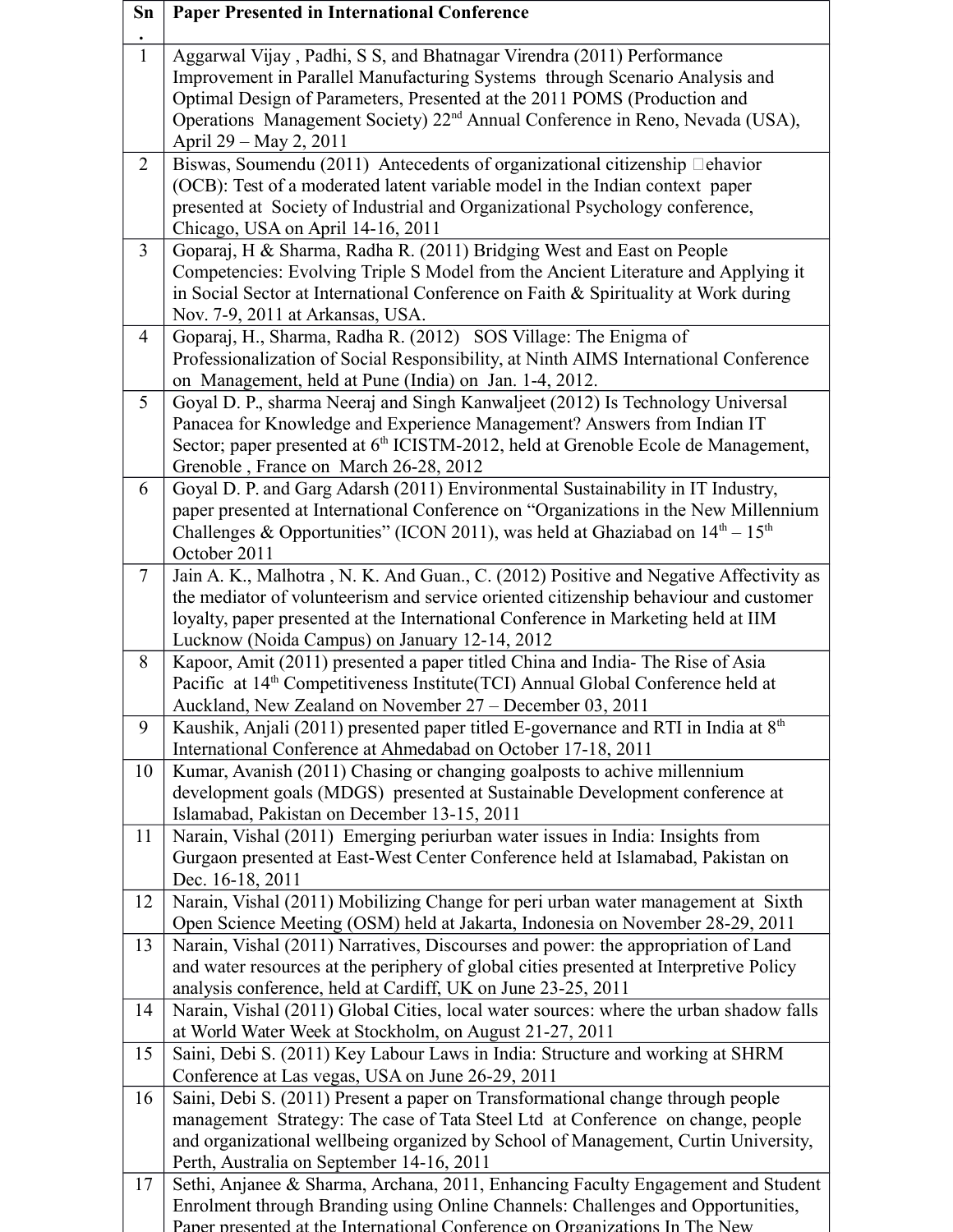### **1.7 Paper presented at National Conference**

| Sn             | <b>Paper presented at National Conference</b>                                         |
|----------------|---------------------------------------------------------------------------------------|
| $\bullet$      |                                                                                       |
| $\mathbf{1}$   | Bhatnagar, Jyotsna (2011) Building Green Sustainable Organizational Capability in     |
|                | Emerging Market: Case of Wipro presented at Indian Academy of Management              |
|                | Conference held at IIM, Bangalore on December 18-20, 2011                             |
| $\overline{2}$ | Jain, A. K. (2011) Moderating effect of Emotional Intelligence on the relationship    |
|                | between tolerance of Ambiguity and Managerial effectiveness presented at National     |
|                | Academy of Psychology Conference held at IRMA, Anand on December12-14, 2011           |
| $\overline{3}$ | Mishra Pavitra, Gupta, Rajen, Bhatnagar: Jyotsna (2011) Work-Family Enrichment:       |
|                | Exploring the phenomenon through grounded theory,: paper presented at IIM             |
|                | Bangalore, 2nd INDIAN ACADEMY OF MANAGEMENT (IAM) CONFERENCE                          |
|                | 2011 In collaboration with ACADEMY OF INTERNATIONAL BUSINESS - INDIA                  |
|                | CHAPTER 'Managing in the New Economy: Exploring the Indian Context', $18 - 20$        |
|                | December 2011                                                                         |
| $\overline{4}$ | Narain, Vishal (2011) Peri urban water flows in urban expansion and planning: case    |
|                | study of Gurgaon at National seminar on Design and Planning for Sustainable Habitat   |
|                | at New Delhi on July 15-16, 2011                                                      |
| 5              | Narain, Vishal (2011) Whose land whose water? Water rights equity and justice in a    |
|                | periurban context at Water Justice Issues in South Asia, Pune in April 18-21, 2011    |
| 6              | Nayak, Sunanda, Bhatnagar, Jyotsna, Bhudhwar Pawan (2011) Leveraging social           |
|                | networking for talent management: An exploratory study: Aston University, , paper     |
|                | presented at IIM Bangalore, 2nd INDIAN ACADEMY OF MANAGEMENT (IAM)                    |
|                | CONFERENCE 2011 In collaboration with ACADEMY OF INTERNATIONAL                        |
|                | BUSINESS - INDIA CHAPTER 'Managing in the New Economy: Exploring the                  |
|                | Indian Context', 18 - 20 December 2011                                                |
|                |                                                                                       |
| $\overline{7}$ | Ollapaly, Anita, Gupta, Rajen, Bhatnagar ,Jyotsna (2011) Person Team Fit: Exploring   |
|                | the phenomenon, paper presented at IIM Bangalore, 2nd INDIAN ACADEMY OF               |
|                | MANAGEMENT (IAM) CONFERENCE 2011 In collaboration with ACADEMY OF                     |
|                | INTERNATIONAL BUSINESS - INDIA CHAPTER 'Managing in the New                           |
|                | Economy: Exploring the Indian Context', 18 - 20 December 2011                         |
| 8              | Prasad, Rohit (2012) Conceptual aspects of 2008 telecom licensing policy presented at |
|                | ITS India 2012 conference held at New Delhi on February 22-14, 2012                   |
| 9              | Sharma, Radha R. (2011) Cognitive and Motivation Strategies for Student               |
|                | Engagement at National Summit on Academia-Corporate Interface for Upskilling          |
|                | Leaders of Tomorrow on November 9, 2011 organized by PHD Chamber of Commerce          |
|                | and Industry and Indira Gandhi National Open University (IGNOU), New Delhi            |

### **1.8 Cases Published**

| <b>Sn</b> | <b>Cases Published</b>                                                                                                                                            |
|-----------|-------------------------------------------------------------------------------------------------------------------------------------------------------------------|
|           |                                                                                                                                                                   |
|           | Bhandarker, A. & Rai, Sumita (2012) Effective Leadership at Zensar Technologies:<br>Riding the wave of change: Case published in Asia Case Research centre (ACRC) |
|           | University of Hong – Kong                                                                                                                                         |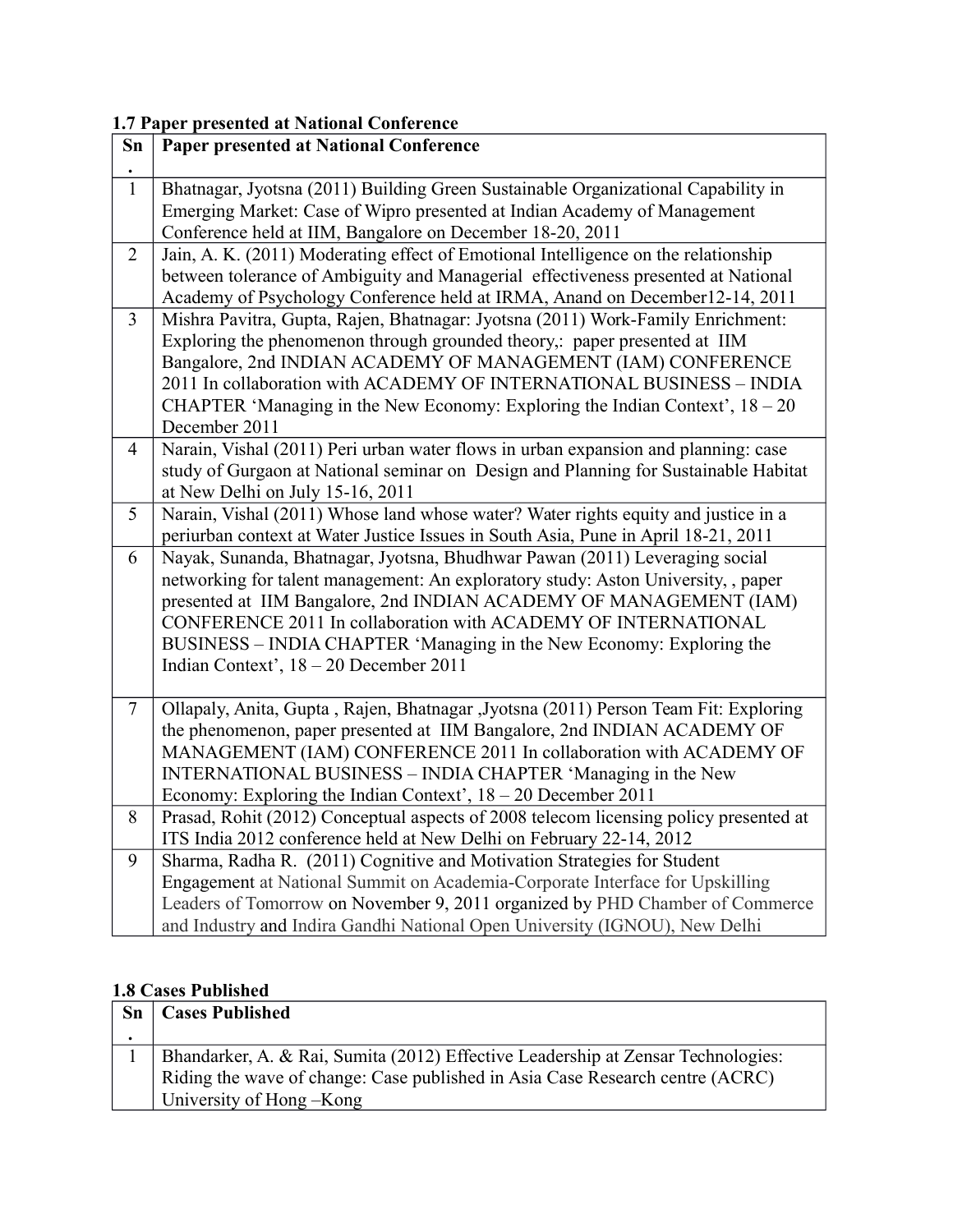| $\overline{2}$  | Choudhary, Hukum S., Kumar, Sushil, Agarwal, Vijay and Bajaj, Gita (2011), Airport<br>Metro Expressline: Infrastructure Project Financing and Implementation through Public<br>Private Partnership, Richard Ivey School of Business, The University of Western<br>Ontario, 9B11N015. |
|-----------------|--------------------------------------------------------------------------------------------------------------------------------------------------------------------------------------------------------------------------------------------------------------------------------------|
| $\overline{3}$  | Das, Arup K., Bharadawaj, Sangeeta S. and Kaiser Kate M. (2011) Managing Customer<br>Relationship in Offshore outsourcing: B2Bcs, An Israeli Consulting Firm published by<br>IVEY, Richard Ivey School of Business, The university of Western Ontario on<br>24/05/2011               |
| $\overline{4}$  | Gupta Rajen K., Thomas, J. and Arora A. P. (2011) 'Ballarpur Industries Ltd.: Aligning<br>Marketing Strategy in a Turbulent Environment', in Emerging Markets Case Studies<br>Collection, Emerald, 2011.                                                                             |
| 5               | Mukherjee J. (2011), "BBMCI: Setting up a distribution channel in India", Emerald<br>Emerging Markets Case Study Collection, Volume 1, Number 1, pp 1-10, ISSN 2045-<br>0621.                                                                                                        |
| 6               | Mukherjee J. (2012), "Bulk deal in Bagri Market", Vision, Volume 15 (4), pp 369-377,<br>ISSN 0972-2629.                                                                                                                                                                              |
| $7\overline{ }$ | Mukherjee J., Trivedy M. (2011), "Corporate Brand Building at SRF: Challenge of<br>selecting the brand consultant", Emerald Emerging Markets Case Study Collection,<br>Volume1, Number4, pp. 1-18, ISSN 2045-0621.                                                                   |
| 8               | Pillai Anandan, Arora Ashok (2011) OSS cube: leveraging Social Media, published by<br>Ivey Publishing $(29/06/2011)$                                                                                                                                                                 |
| 9               | Rai Sumita & Banerjee A. (2012). Stick On Adhesive Limited. A Strategic Pursuit in<br>Challenging Economy. Accepted for publication in Asian Case Research Journal<br>(ACRJ) World Scientific publication.                                                                           |
| 10              | Sharma, Radha R. & Abraham, P. (2011-12). ICICI Bank: The Emergent Bank of<br>Emerging Economies (research case) in Banking with Integrity: The Winners of<br>Financial Crisis. Eds. Spitzeck, H.; Pirson, M.; & Dievksmeir, C. Palgrave Macmillan,<br>USA, UK, 115-128.             |
| 11              | Sharma, Radha R. & Abraham, P. (2011).K.V. Kamath: A Visionary Leader in Banking<br>Sector, in Organisational Behaviour, McShane Steven, Glinow Mary Ann, Mc Graw-<br>Hill, 613-615.                                                                                                 |
| 12              | Sharma, Radha, & Abraham, P. (2011). Leveraging Human Capital for Business<br>Growth: A Case of ICICI Bank, India "Global HRM Case Book sponsored by Academy<br>of Management published by Rutledge USA.                                                                             |
| 13              | Sharma, Rakesh and Bhatnagar, J. (2011) "OQT Labs: in search of a right fit", Vision,<br>Vol 15(1) published by Sage publication, New Delhi.                                                                                                                                         |

### **1.9 News Paper / Magazine Article**

| $\mathbf{S}\mathbf{n}$ | News Paper / Magazine Article                                                      |
|------------------------|------------------------------------------------------------------------------------|
|                        |                                                                                    |
|                        | Atmanand (2011) Keeping an eye on lines of losses energy audit can check losses of |
|                        | distribution firms article published in The Financial Express on December 12, 2011 |
| $\overline{2}$         | Atmanand (2011) Policy scan securing the future A high-growth economy will need    |
|                        | holistic energy policies to back it up in The Financial Express, Aug. 8, 2011      |
|                        | Atmanand (2011) Power Market Narrow access article published in The Financial      |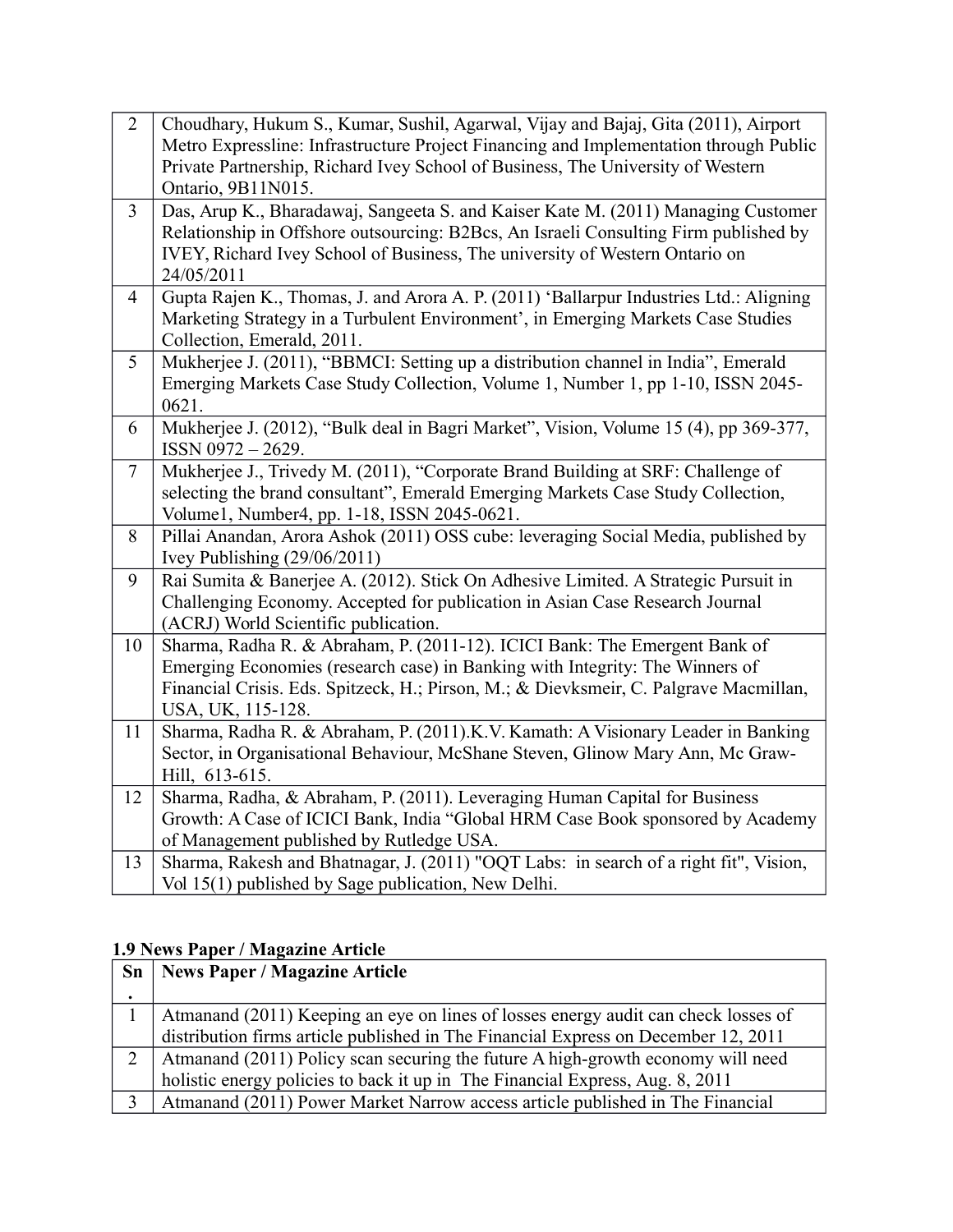|                | Express, October 17, 2011                                                                         |
|----------------|---------------------------------------------------------------------------------------------------|
| $\overline{4}$ | Atmanand (2011) Greenhouse Gas Emissions Carbon trading holds enormous business                   |
|                | potential for India, article published in The Financial Express on June 27, 2011                  |
| 5              | Atmanand (2011) Electricity- Open Access is not cheap for Everyone, Cross                         |
|                | Subsidisation surcharge makes delivered cost high in some states, article published in            |
|                | The Financial Express on February 06, 2012                                                        |
| 6              | Atmanand (2011) Solar Energy-Falling Equipment Prices hold hope, Numbers show                     |
|                | thin films cost advantage over crystalline is closing fast, article published in The              |
|                | Financial Express on April 18, 2011                                                               |
| $\overline{7}$ | Atmanand (2011) Project Financing-Bankability remains key concern, Improving                      |
|                | SEBs' financial health is the key to restoring bankers' confidence, article published in          |
|                | The Financial Express, September 19, 2011                                                         |
| 8              | Atmanand (2011) Policy- Coal and power: common destiny, power sector cannot grow                  |
|                | unless domestic coal industry propels it, article published in The Financial Express,             |
|                | March 05, 2012                                                                                    |
| 9              | Bajaj Gita(2011) Skills to shine in Education Times on May 23, 2011                               |
| 10             | Chandwani Sanjay (2011) Return of the Samurai, Article published in Business World                |
|                | October 2011                                                                                      |
| 11             | Ghosh Sajal, prasad Rohit (2011) The possibility of a sane fuel policy, Mint (Friday              |
|                | Dec 23, 2011)                                                                                     |
| 12             | Ghosh, Sajal (2011) Lip Service to petro fuel Consumer article published in The                   |
|                | Economic Times November 05, 2011)                                                                 |
| 13             | Jain K Ajay (2011) Powerful Minds, Article published in India Today Aspire on<br>December 5, 2011 |
| 14             | Kapil Kanwal (2011) Management Development Institute, An Insight, Article                         |
|                | published in The Telegraph on November 23, 2011                                                   |
| 15             | Kapoor Amit (2012) Demographic Mathematics article published in, Financial express,               |
|                | Jan. 14, 2012                                                                                     |
| 16             | Kapoor Avinash(2012) The Nuances of fairness ads, Article published in Asian Age in               |
|                | January 27, 2012                                                                                  |
| 17             | Prasad Rohit & Ray Rupamanjari (2011) The Tele centre-Mobile Tango, The Economic                  |
|                | times, September 23, 2011                                                                         |
| 18             | Prasad Rohit (2011) Non-linear innovations for telecom growth, Article published in               |
|                | Mint on November 11, 2011                                                                         |
| 19             | Prasad Rohit (2011) NTP 2011 & Telecom Valuation, Article published in Economic                   |
|                | Times on November 11, 2011                                                                        |
| 20             | Prasad Rohit (2011) Rainbow Bridge to Broadband, Article published in Economic                    |
|                | Times on December 14, 2011                                                                        |
| 21             | Prasad Rohit (2011) Revamp the telecom Policy, The new telecom policy is moving in                |
|                | the right direction, but details will make or break it, in The Economic Times, on May             |
|                | 18, 2011                                                                                          |
| 22             | prasad Rohit (2011) Telecom Economics that NTP 2011 needs to heed in Mint Views,                  |
|                | June 29, 2011                                                                                     |
| 23             | Prasad Rohit (2011) Time to seed an entrepreneurial landscape, Article published in               |
|                | Mint on December 14, 2011                                                                         |
| 24             | Prasad Rohit(2012) Reserve Price of 2G Spectrum, Article published in Mint on                     |